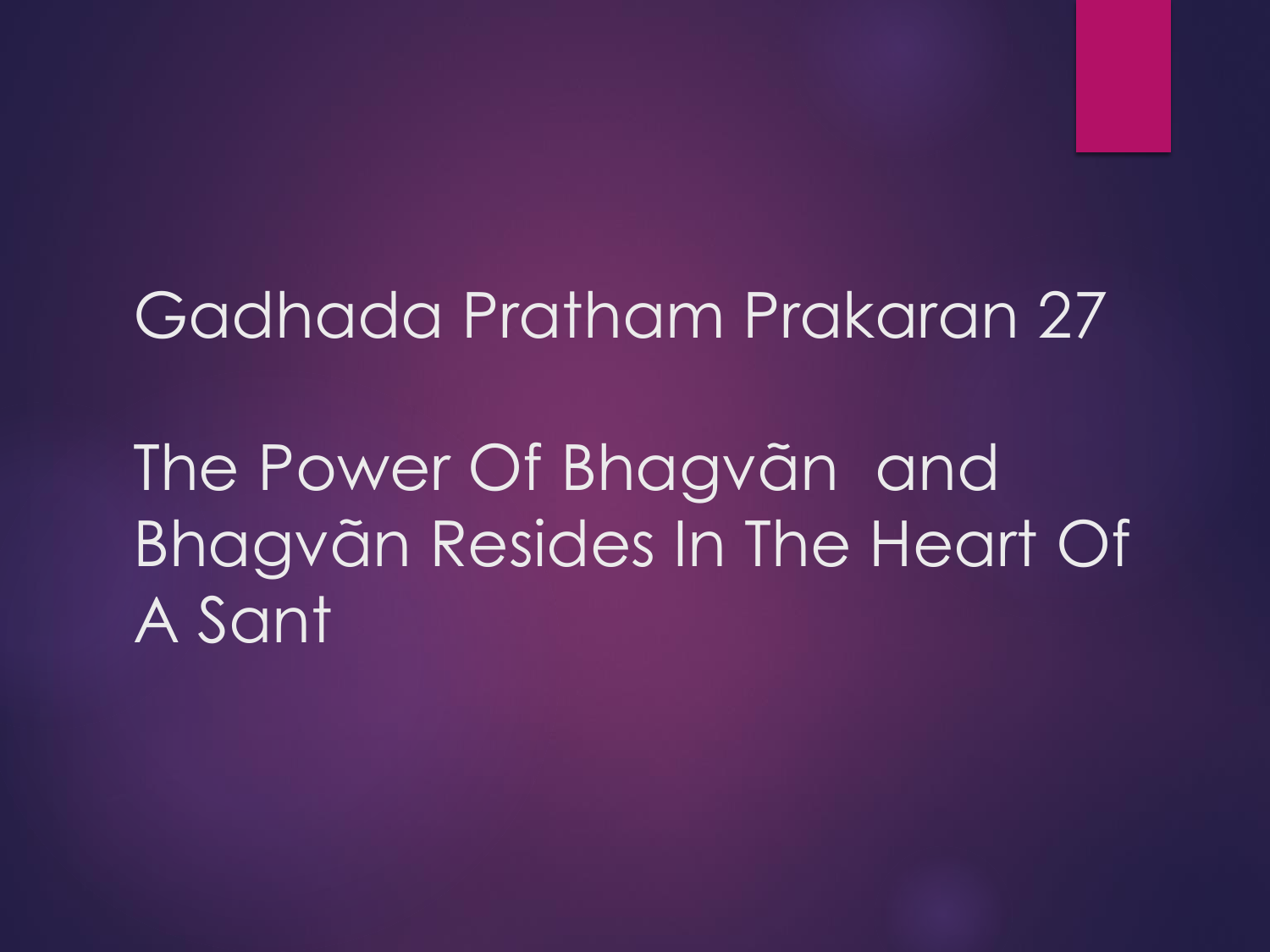# Mangla Charan



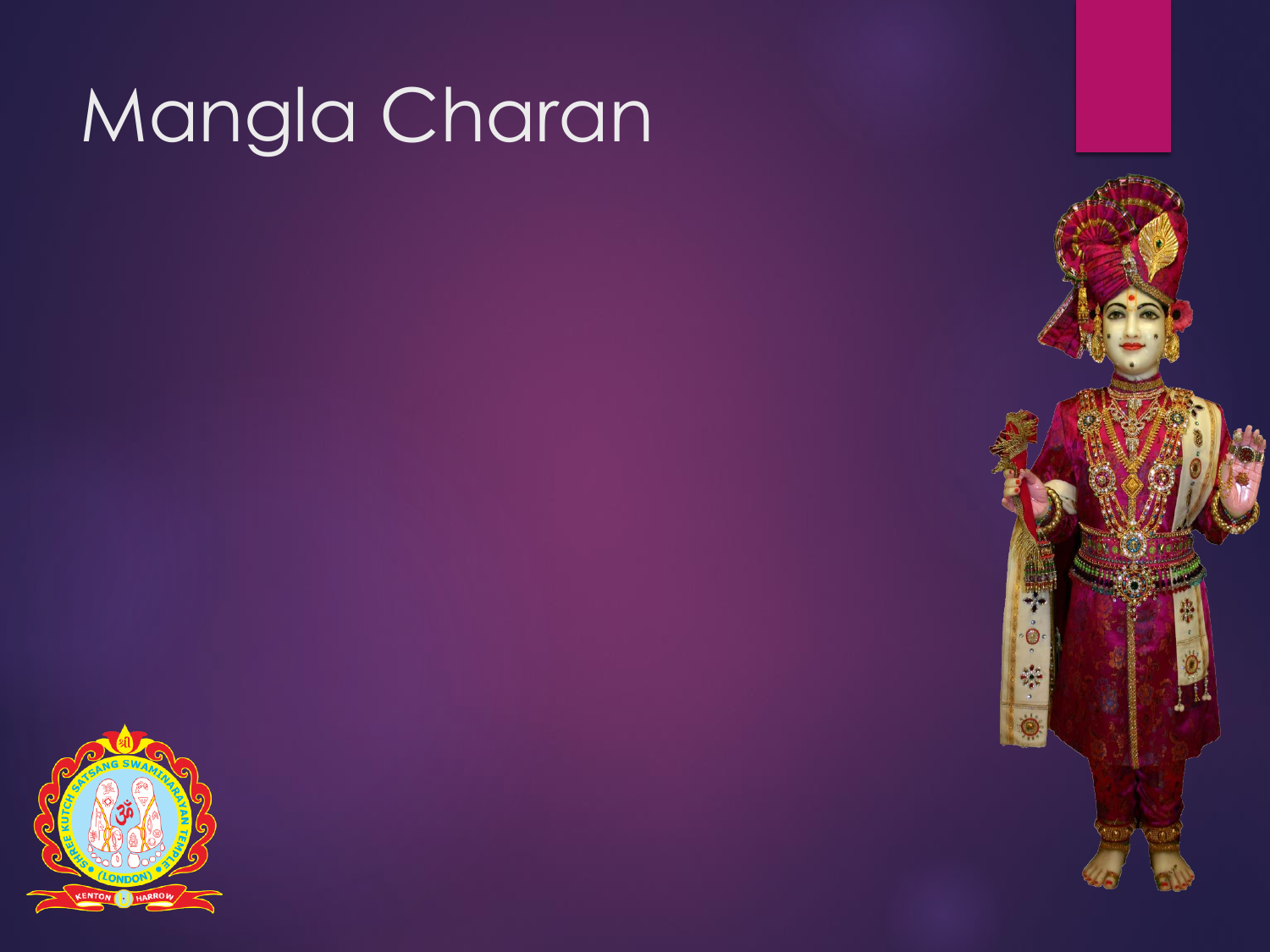# Discussion

- In your groups you have exactly ardhi gadi (12 minutes to discuss:
	- Inte first paragraph of vachnamrut
	- Give 4 ways in which you can describe the power of bhagwan
		- You must not use any from this vachnamrut



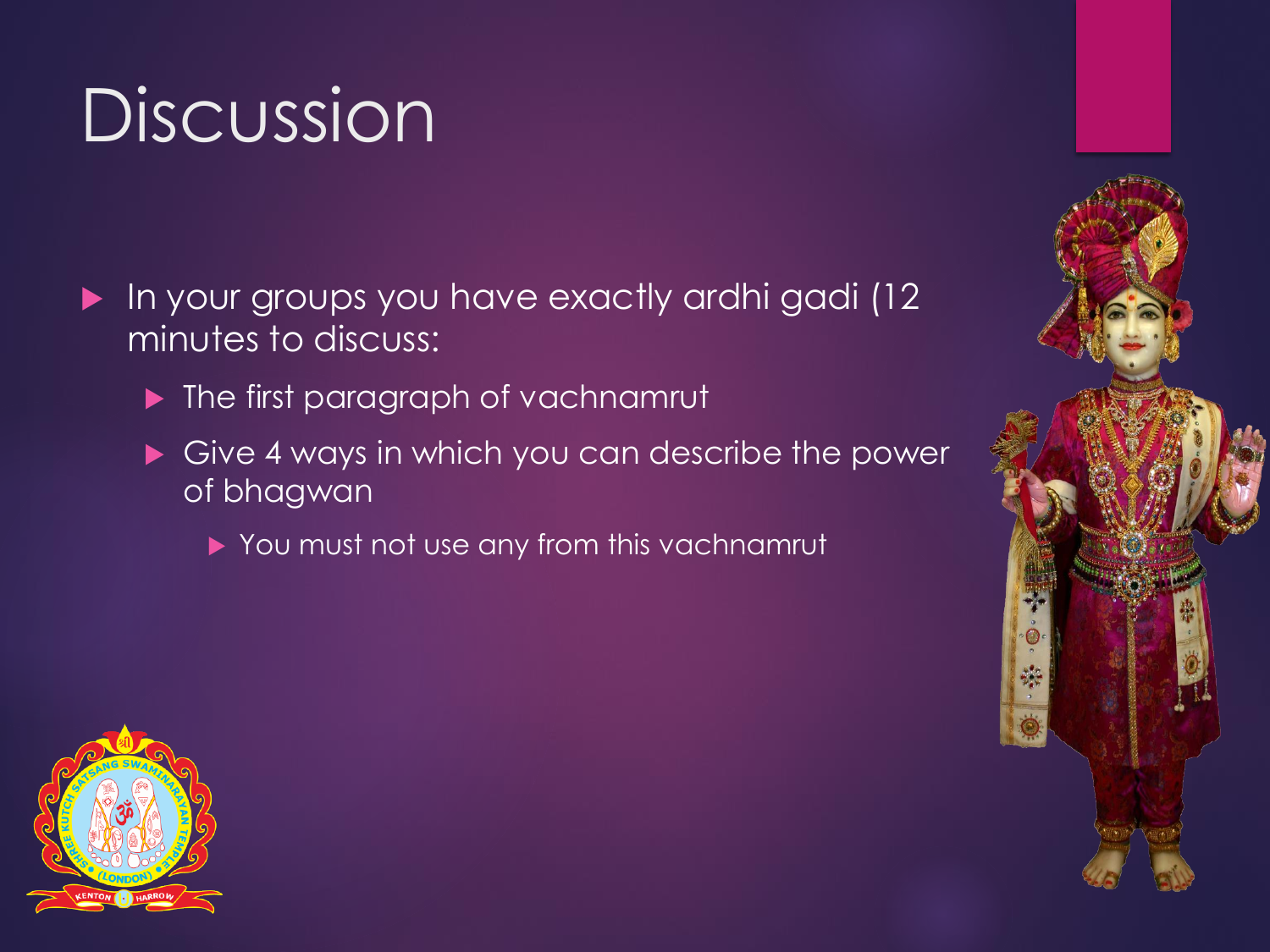## Who would like to have bhagwan to reside within you?

**After 12 minutes of deep thought, Shreeji** Mahãrãj said, "Everyone wishes to worship Bhagvãn, but their understanding differs. Bhagvãn fully resides in the heart of a person who possesses the following understanding:'

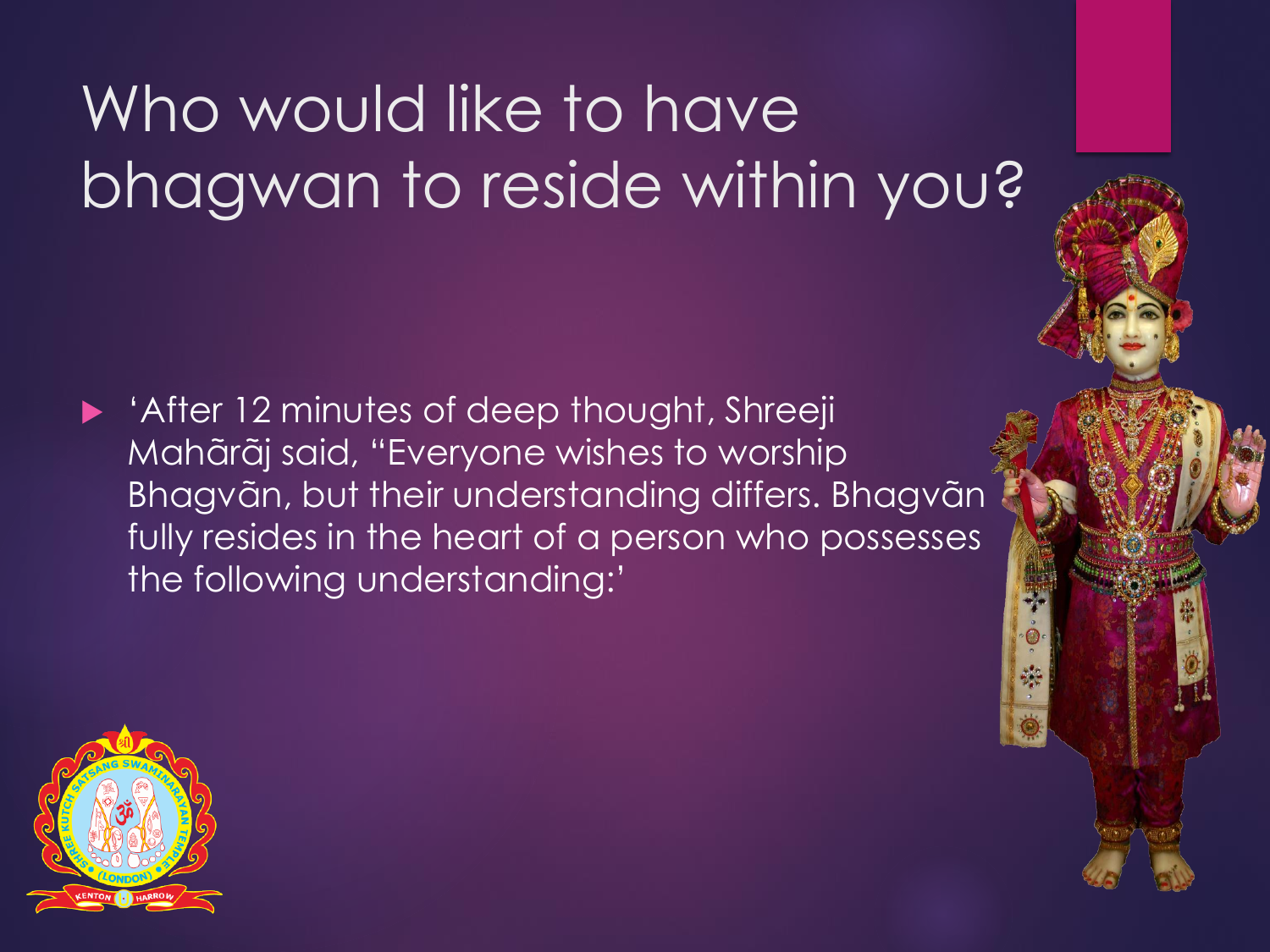## 'આ પૃથ્વી જેની રાખી સ્થિર રહી છે ને ડોલાવી ડોલે છે

The earth is stable and trembles when he desires

તથા આ તારામંડળ જેનું રાખ્યું અધર રહ્યું છે $\mid$ 

The stars remain steady in the sky

# તથા જેના વરસાવ્યા મેઘ વર્ષે છે $\mid$

The rain falls because of him

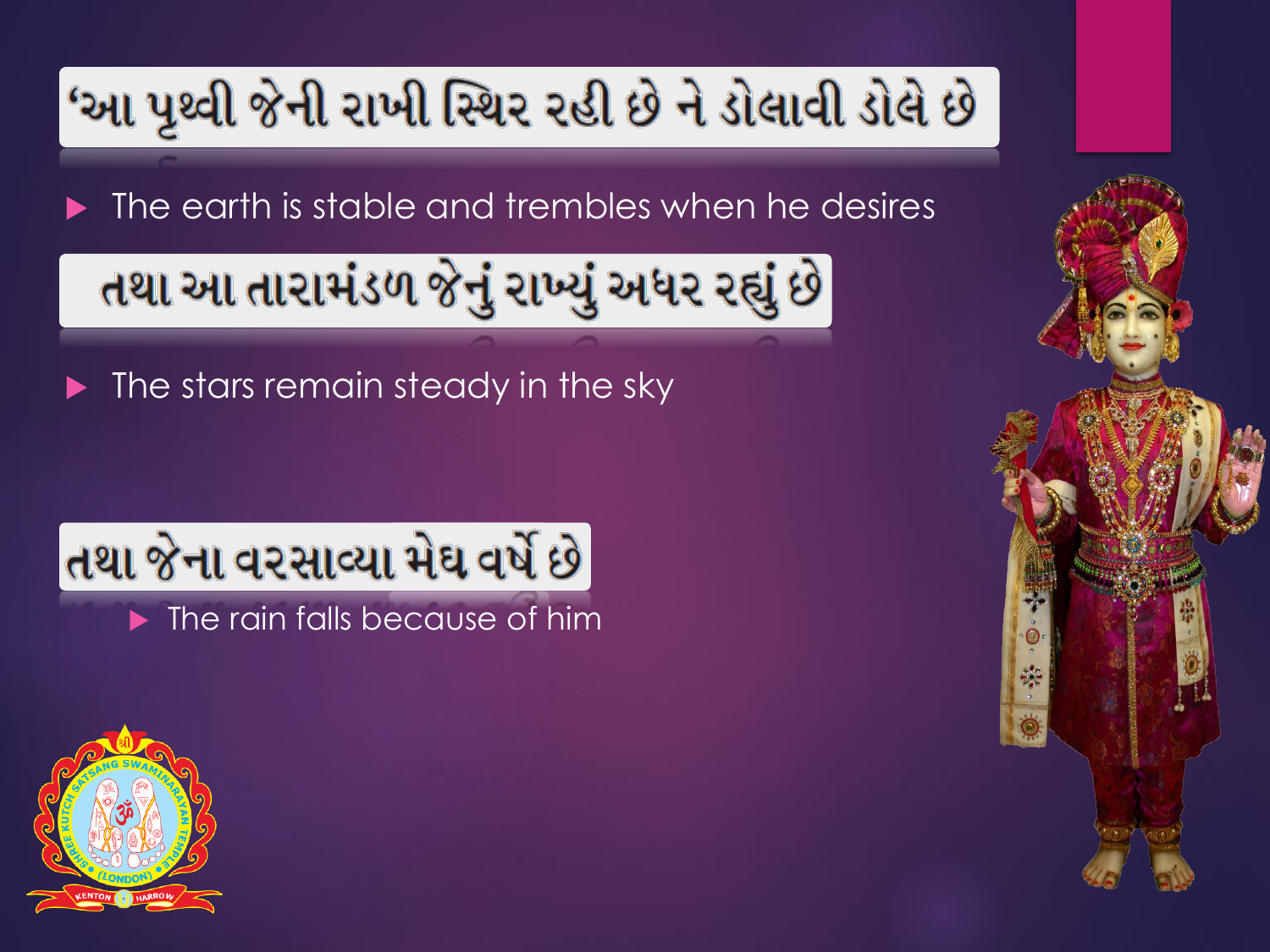## તથા જેની આજ્ઞાએ કરીને સૂર્ય ચંદ્ર ઉદય અસ્તપણાને પામે છે|

 Because of him the sun and moon rises and sets ચંદ્રમાની કળા વધે ઘટે છે

The moons becomes bright and dark

પાળ વિનાનો સમુદ્ર જેની મર્યાદામાં રહે છે

The oceans stay in their maryada because of him

તથા જળના બિંદુમાંથી મનુષ્ય ઉત્પન્ન થાય છે અને તેને હાથ, પગ, નાક, કાન એ આદિક દશ ઇન્દ્રિયો થઇ આવે છે

 A drop of water creates a human body (semen) with hands, legs, nose, ears, and the 10 indriyas

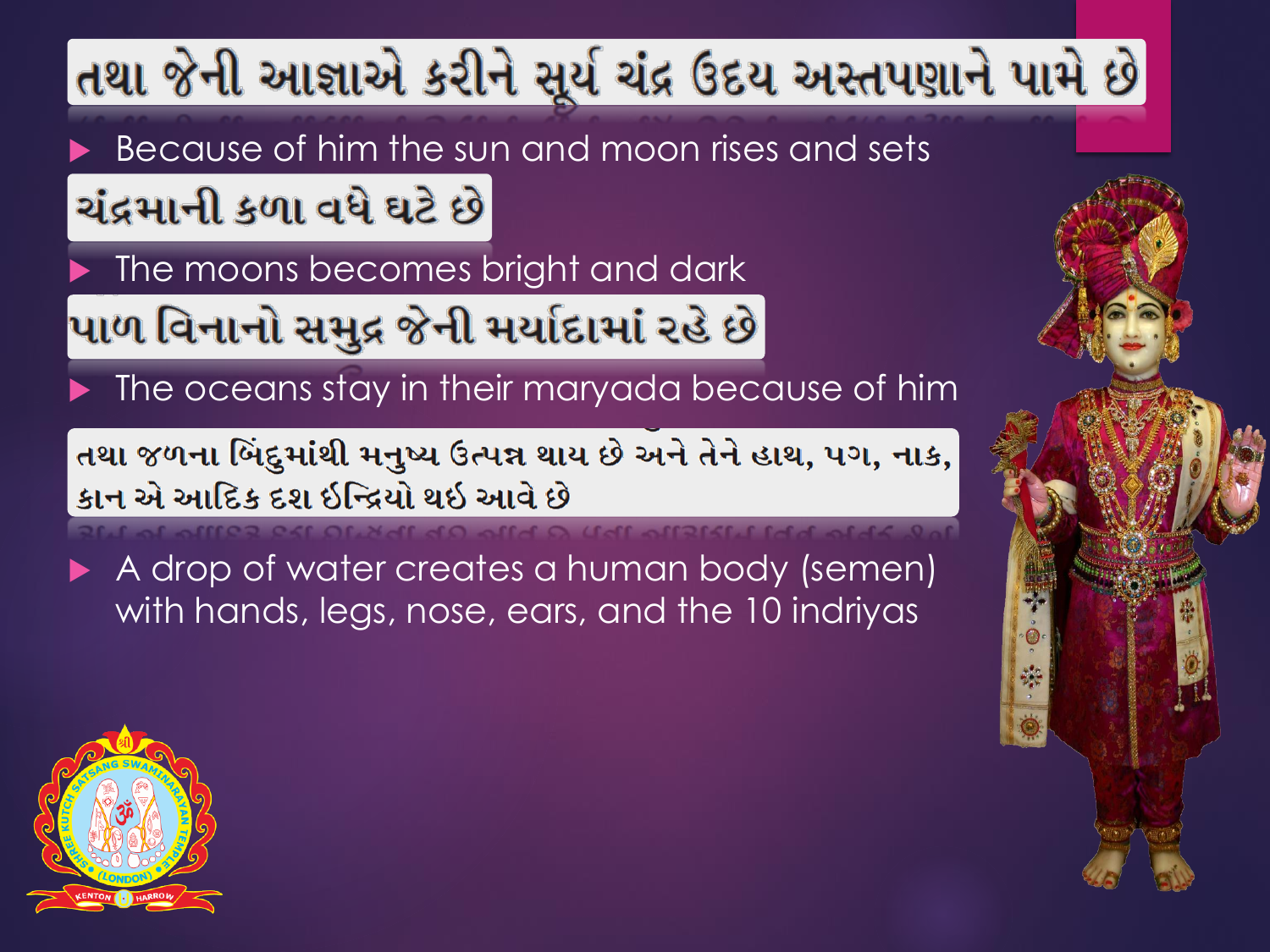#### તથા આકાશને વિષે અધર જળ રાખી મૂક્યું છે અને તેમાં ગાજવીજ થાય છે એવાં અનંત આશ્ચર્ય છે, તે સર્વે

 He holds the water in the sky and the clouds, through which lightning strikes, which they float unsupported in the sky – these and a countless variety of the other wonders are only due to the Bhagvãn that I have attained'.

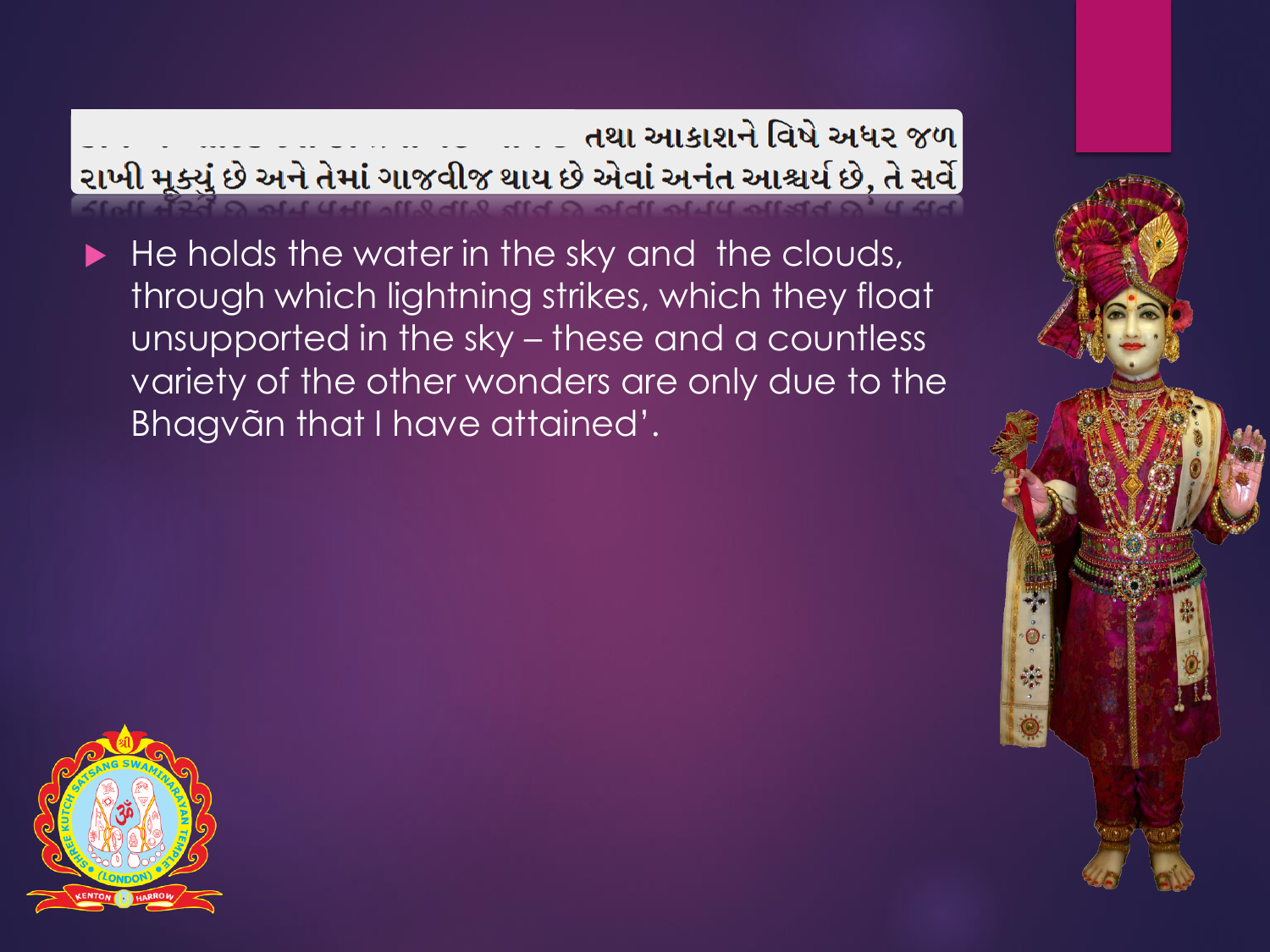રાખી મૂક્યું છે અને તેમાં ગાજવીજ થાય છે એવાં અનંત આશ્ચર્ય છે, તે સર્વે મને મળ્યા એવા જે ભગવાન તેનાં જ કર્યાં થાય છે' એમ સમજે. પણ પ્રગટ પ્રમાણ જે ભગવાન તે વિના બીજો કોઇ એ આશ્ચર્યનો કરનારો છે એમ માને નહિ. અને 'પૂર્વે જે જે અનંત પ્રકારનાં આશ્ચર્ય થઇ ગયાં છે તથા હમણાં જે થાય છે તથા આગળ થશે તે સર્વે મને મળ્યા એવા પ્રત્યક્ષ ભગવાન તે વતેજ થાય છે' એમ સમજે.

With this understanding, he has the belief that no one except the pratyaksha svarup of Bhagvãn is the cause of these wonders. He realises, 'The countless wonders which have occurred in the past, those which are currently taking place, and those which will occur in the future, are all only due to the pratyaksha svarup of Bhagvãn that I have attained'

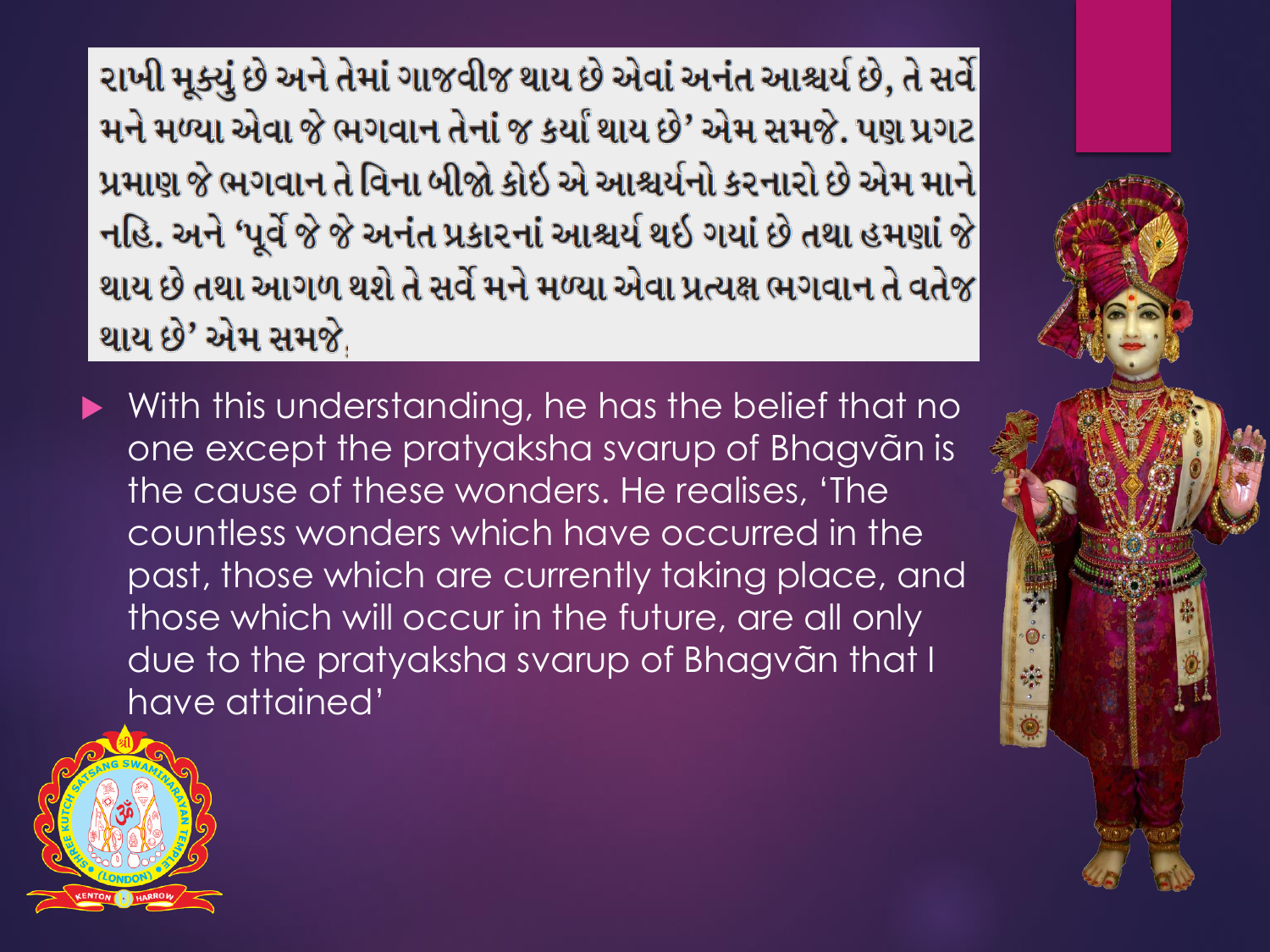## Discussion

 In your groups you have 15 minutes to discuss the rest the vachnamrut and answer these questions

What are the few qualities of a sant described